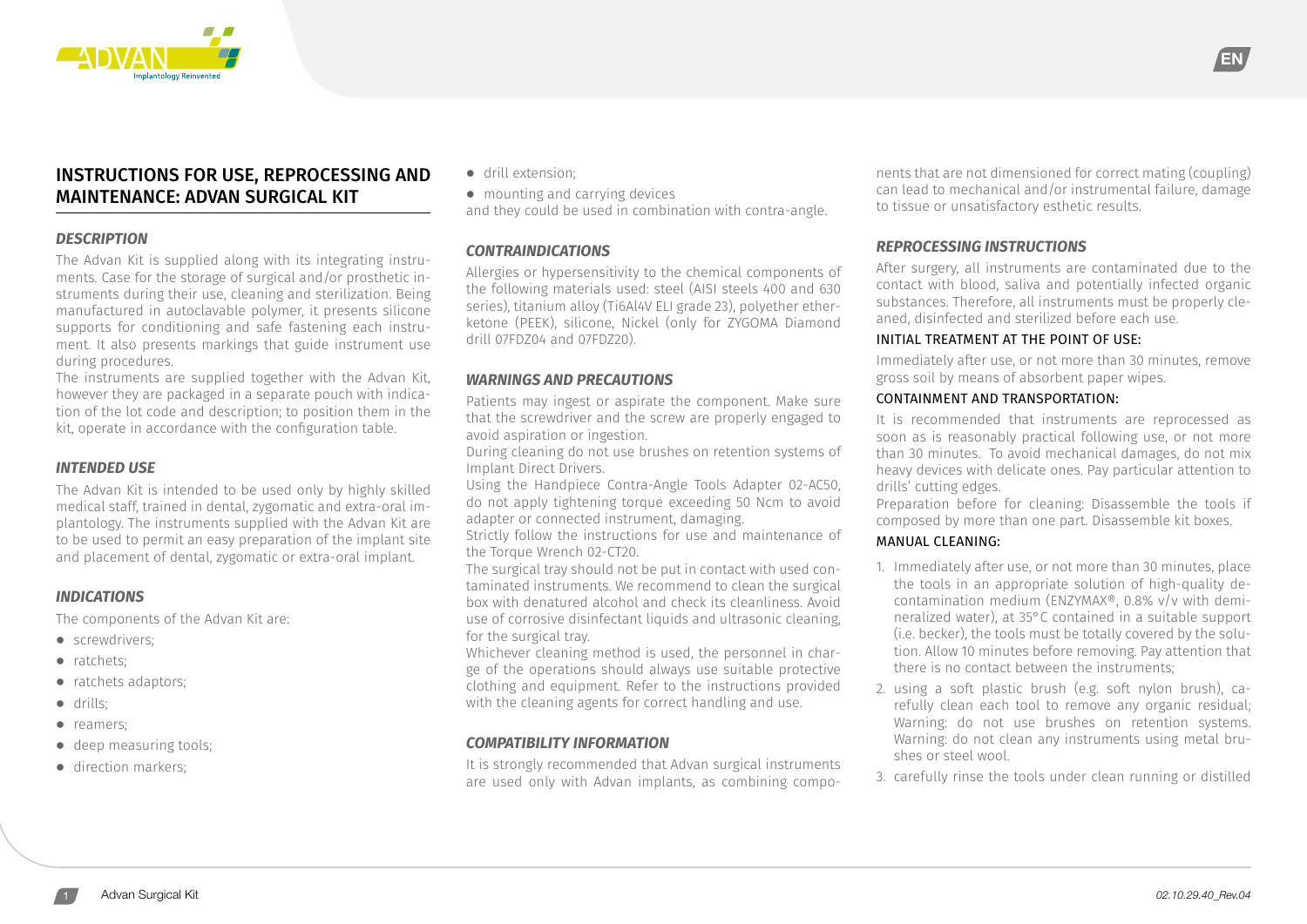

water to remove any trace of detergent (i.e. enzymatic).

- 4. place the tools in a solution as in point 1 inside a suitable support (i.e. becker) and then put the support in an ultrasonic washing machine for 10 minute at 35°C. Note: the instruments must be opportunely positioned to avoid collisions between instruments and container itself; appropriate supports are recommended (i.e. becker);
- 5. carefully rinse the tools under clean running or distilled water to remove any trace of detergent (i.e. enzymatic). Warning: prolonged immersion time and/or excessive solution concentration can cause corrosion of the instruments; always comply with the recommendations for immersion time provided by the producer of the disinfectant solution.

#### MANUAL DISINFECTION:

Immediately after manual cleaning, or not more than 30 minutes, place the tools in an appropriate solution of high-quality disinfection medium (PROSEPT® Burs, ready-to-use solution), contained in a suitable support (i.e., becker); the tools must be totally covered by the solution. Put the support in an ultrasonic washing machine for 1 minute at 20 ° C before removing. Pay attention that there is no contact between the instruments;

Warning: to avoid corrosion, do not rinse rotating instruments with water at this stage of reprocessing.

Automated cleaning/disinfection: Not applicable.

Drying: Carefully dry each tool by means of compressed air (maximum 2 bar) using only filtered air (oil-free, low contamination with microorganism and particles). The presence of humidity on tools' surface may favor bacterial growth and compromise sterilization process. The drying of the parts is of utmost importance before storage and sterilization, because the accumulation of moisture on the products is harmful and may cause oxidation.

Maintenance: At the end of each cleaning, disinfection and drying cycle, the instruments must be subjected to a visual inspection in order to make sure that they are macroscopi-

cally clean. Damaged instruments must be discarded to prevent the reuse of blunt or damaged tools. This visual control is absolutely essential for any instrument that affects the result of the operation. A blunt, corroded or contaminated instrument can damage or infect healthy tissue.

Note: The visual inspection is as important as cleaning, disinfection, drying and sterilization.

Instruments that are not totally clean must undergo another cleaning, disinfection and drying cycle. Damaged instruments always have to be discarded.

Inspection and function: We recommend to check frequently the wear conditions of surgical instruments and immediately replace the worn-out ones. In particular:

- 1. cutting tools: it is very important to check the cutting performance before each use; replace the tools that cannot guarantee adequate cutting performance, leading to inaccurate cut and bone overheating. We recommend to do not use more than 10 times on hard bone and not more that 50 times on medium/soft bone;
- 2. coupling parts of tools: parts of the tools that are mechanically coupled are subjected to wear (screwdrivers, hand-piece tools, drill extension, hand-piece connections). We recommend to check after each cleaning, disinfection and sterilization cycle the wear of screwdriver's retention systems and replace those which may not guarantee the correct retention anymore;
- 3. we recommend to check periodically the calibrated instruments to ensure their proper functionality (e.g. torque wrench).

Packaging: Place the instruments back in the correspondent slot inside the surgical tray. The surgical kit must be placed into a sterilization pouch, which fulfil the following requirements: EN ISO 11607 (e.g. medical grade paper); suitable for steam sterilization; sufficient protection for instruments as well as for maintenance of sterilization packaging against mechanical damage (the pouch protects the kit during sterilization and keeps it sterile until further use).

Pack the surgical tray with sterilization pouch and put it inside the autoclave in a horizontal position; do not turn it upside down to ensure the proper drying.

#### *STERILIZATION*

This product is reusable and supplied non-sterile, being unitarily packaged. This product must be correctly cleaned, disinfected and sterilized before each use.

Warning: Do not autoclave this product in its original packaging.

The use of an autoclave for steam sterilization of the surgical tray is recommended, which fulfil the following requirements: EN ISO 17665. Carefully observe the instructions and recommendations of steam sterilizer manufacturer. Follow the instructions for maintenance and calibration of the autoclave. It has been validated that a steam sterilization cycle at 134°C, 2 bar, 4 minutes, 1 hour lasting has produced a sterile condition of the surgical kit; this condition has been certified by an accredited laboratory.

If not already present on the sterilization pouch, it is recommended to place a chemical indicator inside the autoclave during the process to confirm sterilization effectiveness.

It is recommended to sterilize the instruments arranged in the appropriate position inside the surgical tray. Pack the surgical tray with sterilization pouch and put it inside the autoclave in a horizontal position; do not turn it upside down to ensure the proper drying.

Note: Users must ensure that the sterilizer and all sterilization accessories (sterilization sheets, envelopes, sterilization trays, biological and chemical indicators) are correctly calibrated and approved for the intended sterilization cycle. If there are visible signs of humidity (damp spots on the sterile package, stagnant water in the load) at the end of the sterilization cycle, repackage and re-sterilize.

When removing the instruments from the sterile package, follow the aseptic principles. The sterile packaging must not be opened until immediately before the use of the instru-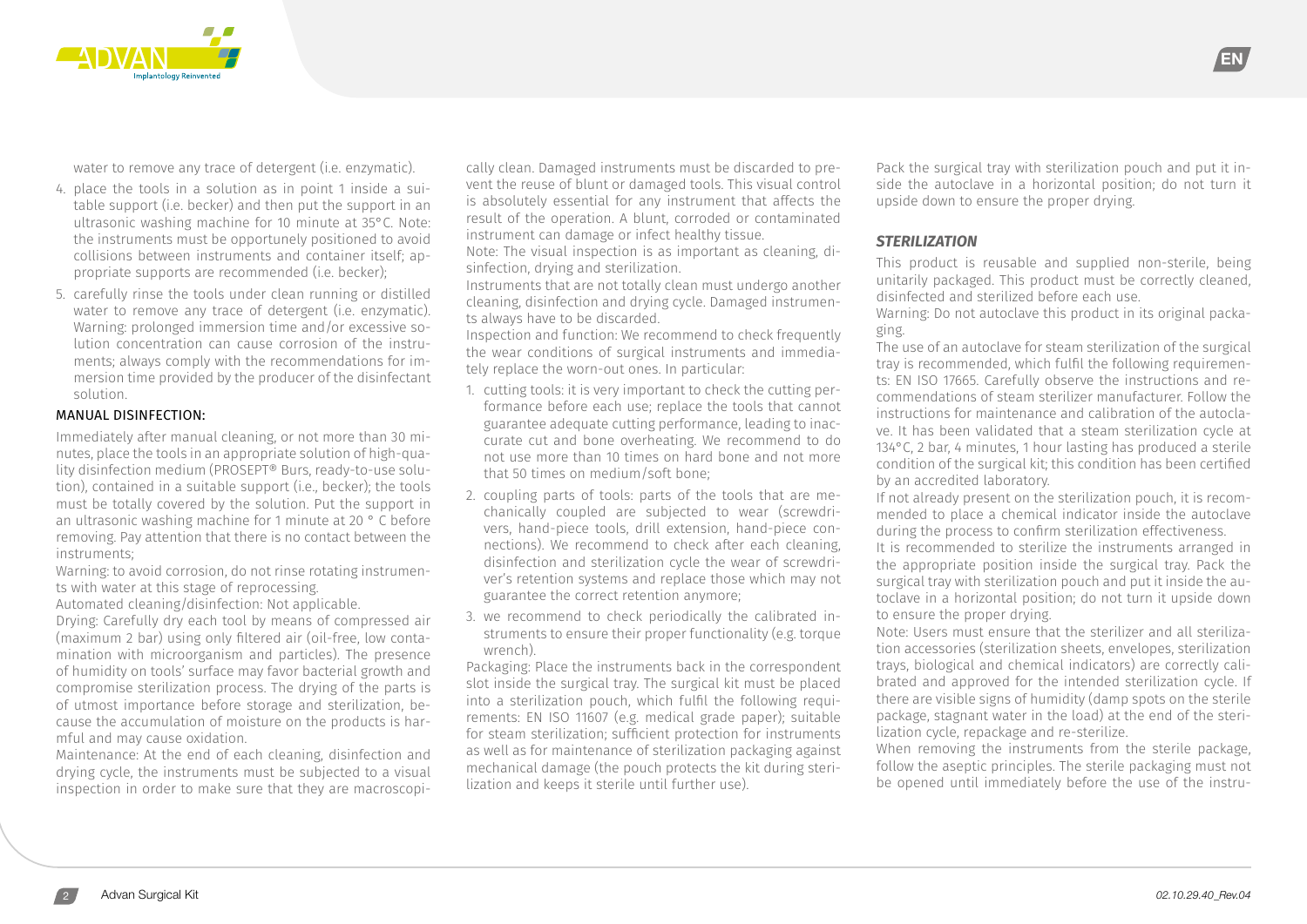

ment. Instruments with damaged sterile packaging should not be used. We recommend keeping a replacement instrument handy.

#### *STORAGE*

Store in dark, cool and dry place. It is recommended to keep the pouch closed until next surgical procedure. Follow the instructions of the manufacturer of the pouches regarding storage conditions and expiration date of sterilized goods.

#### *FURTHER INFORMATION*

Advan surgical instruments are made of materials suitable for surgical use and for severe conditions occurring during cleaning, disinfection and sterilization. We recommend not to exceed with disinfection and sterilization processes (too higher disinfectant concentrations, temperatures, times, etc.) since it may reduce tools' lifetime. We recommend to follow the manufacturer's instructions for all products used in combination with Advan surgical instruments.

Instruments that have not been used must be, in any case, washed and sterilized before the next use; new instruments provided in original packaging by Advan must be washed and sterilized before use.

The instructions above provided have been validated by the manufacturer of the medical devices to be capable of preparing a medical device for reuse. It is user's responsability to ensure that the reconditioning, carried out with the equipment and materials available in the reconditioning facility, has achieved the desired result. This normally requires verification and/or validation and routine monitoring of the process.

For more information on the use of Advan products, contact Advan customer service.

#### *DISPOSAL*

Disposal must be managed in an environmentally sustainable way, in compliance with local regulations. Hazardous waste from contaminated devices or sharp objects must be disposed in suitable containers that meet specific technical requirements.

## *LIFECYCLE*

The Advan Kit is recommended for up to 50 uses, as long as the conditions of use indicated by Advan are respected. Concerning the cutting tools' lifecycle, please refer to paragraph inspection and function point 1. Anyway, regardless of the number of times that the instrument has been used, the professional must always evaluate its condition after each use.

## *NOTES*

Doctors who use the Advan Product are required to have appropriate technical knowledge and training, in order to ensure its safe use. The Advan Product must be used in accordance with the instructions for use provided by the manufacturer. The doctor is responsible for the use of the device in accordance with these instructions for use and for determining the suitability of the device for the individual patient situation. The Advan Product is part of a complete program and must only be used in conjunction with its original components and tools distributed directly by Advan and all Advan national dealers. The use of third part products not distributed by Advan voids any warranty or other obligation, implicit or explicit, of Advan.

## *VALIDITY*

These operating instructions replace all previous versions.

#### *AVAILABILITY*

Some items of the Advan Kit may not be available in all countries.

#### *SYMBOLS*

The following table describes the symbols that can be found on the packaging label. Consult the packaging label for the symbols applicable to the product.

EN